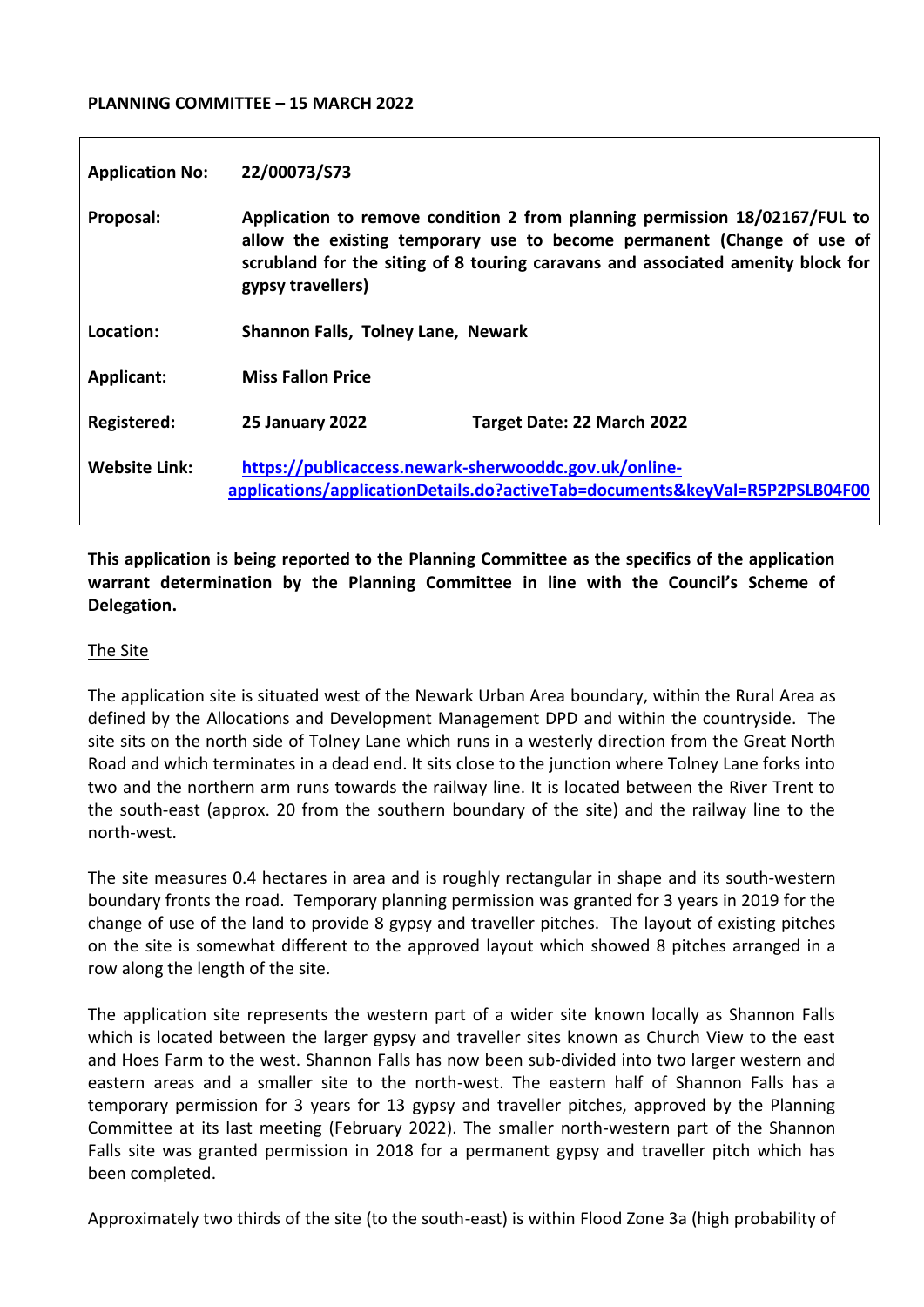flooding) of the Environment Agency's Flood Map/Strategic Flood Risk Assessment, and the remaining third to the north-west is located within Flood Zone 2 (medium probability). The application site is outside the designated Conservation Area but the boundary of Newark Conservation Area runs along the southern side of Tolney Lane, opposite the site.

Historically, the site has been subjected to material being tipped onto the land to raise ground levels which occurred roughly in 2001. This has never been authorised in planning terms and continues to be the subject of an Enforcement Notice as set out in the history section below.

Tolney Lane accommodates a large Gypsy and Traveller community providing in excess of 300 pitches.

## Relevant Planning History

# **Including the application site and adjacent land to the north and east:**

**E/1/1129 -** Use of the land as a site for caravans, refused in 1959;

**E/1/2531 -** Construct a residential caravan site, refused in 1970;

**02/02009/FUL -** Use of land as residential caravan site (21 plots) and retention of unauthorised tipping on the land which raised land levels, refused on flooding grounds.

Two enforcement notices were served which sought to firstly cease the use as a caravan site and remove all caravans from the land and secondly to remove the unauthorised tipping from the land so that no part of the site is above the level of 10.5 AOD. The applicant appealed to the Planning Inspectorate but on 25 May 2006, the appeals were dismissed and the enforcement notices upheld on the land and still stand.

Whilst the site has ceased being used as a caravan site, the unauthorised tipping remains on the land, artificially raising ground levels.

# **On land directly to the north but excluding the application site:**

**15/01770/FUL -** Change of Use of Land to a Private Gypsy and Traveller Caravan Site, consisting of One Mobile Home, Two Touring Caravans and One Amenity Building, refused by Planning Committee in May 2016 on the grounds of flood risk.

**17/02087/FUL -** Change of Use of Land to a Private Gypsy and Traveller Caravan Site consisting of one mobile home, one amenity building and two touring caravans and associated works, approved on a permanent basis by Planning Committee in June 2018.

# **On land to the east also known as Shannon Falls but excluding the application site:**

**21/01900/FUL –** Use of land as a Gypsy and Travellers' site, erection of amenity blocks and associated works (retrospective), refused by Planning Committee 03.11.2021 on grounds of flood risk and failure to demonstrate Gypsy and Traveller status.

**21/02613/FUL -** Use of land as a Gypsy and Travellers' site, erection of amenity blocks and associated works for temporary 3 year period (Retrospective) Re-submission of 21/01900/FUL,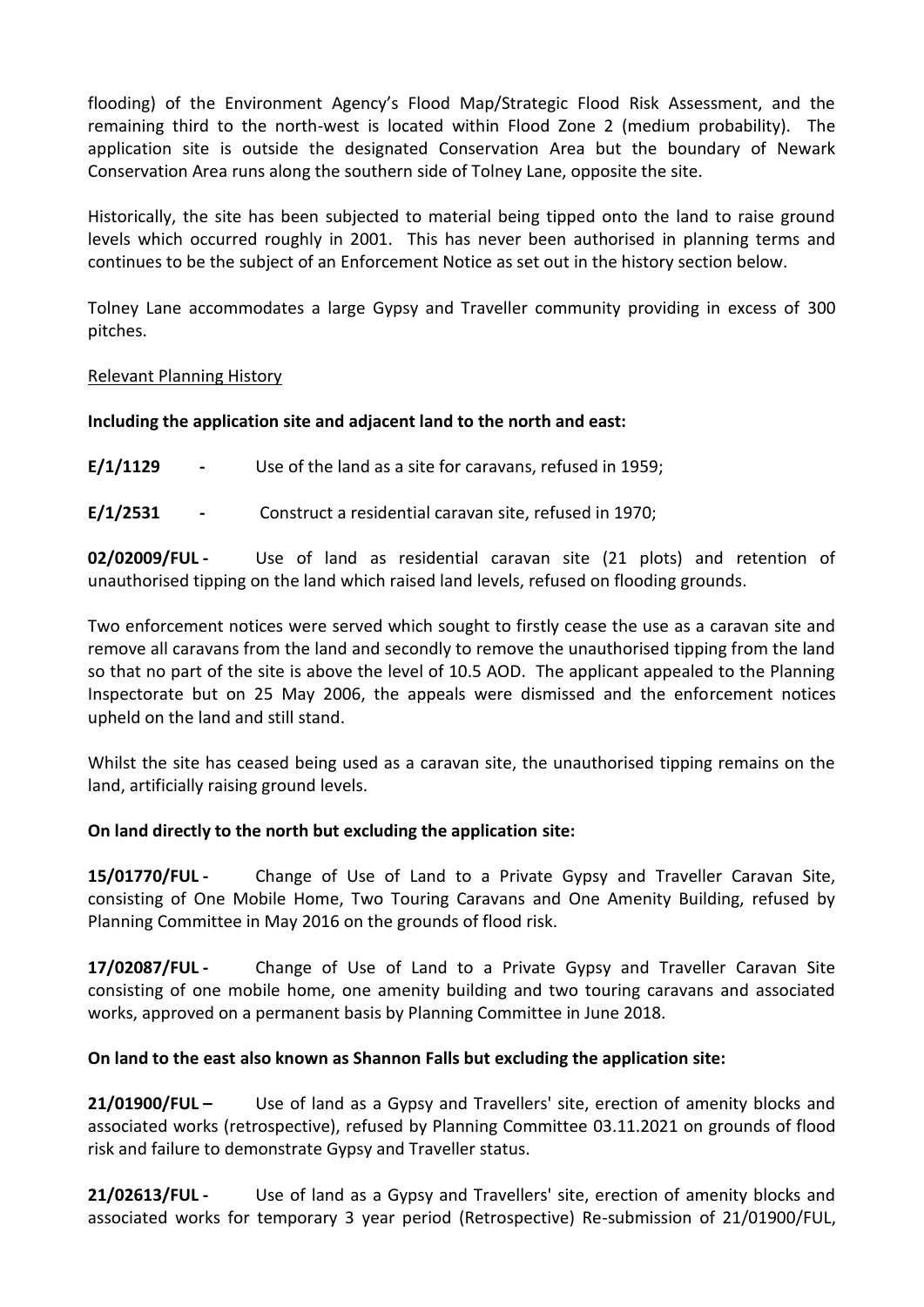approved by Planning Committee 17.02.2022, subject to a condition requiring land levels to be reduced to comply with the Enforcement Notice

# **This application site only:**

**12/01088/FUL -** Change of Use of scrub land for the siting of 8 static mobile homes for gypsy travellers (and 8 associated amenity blocks). Planning permission was refused by Planning Committee in July 2013 on grounds of flood risk.

**16/01884/FUL -** Change of use of scrubland for the siting of 8 static mobile homes for gypsy travellers and reduce ground levels to 10.5mAOD was refused by Planning Committee on 25 January 2017 on grounds of flood risk. The applicant appealed this decision, however, in a decision letter dated 26 April 2018, the appeal was dismissed on flood risk grounds.

**18/02167/FUL** - Change of use of scrubland for the siting of 8 touring caravans and associated amenity block for gypsy travellers. Planning permission was approved by Planning Committee for a temporary period of 3 years until 28 February 2022 on 14.02.2019. No condition was imposed requiring the reduction of land levels in compliance with the Enforcement Notice.

# The Proposal

This application seeks the removal of Condition 2 attached to the existing planning permission, which currently allowed the use on a temporary basis until 28 February 2022, to remove this restriction and allow the use to be granted on a permanent basis.

# Condition 2 currently states:

*"The use hereby permitted shall be for a limited period being the period up to 28 February 2022, or the period during which the land is occupied, whichever is the shorter. When the land ceases to be occupied or on 28 February 2022, whichever shall first occur, the use hereby permitted shall cease and all caravans, materials and equipment brought on to the land, or works undertaken to it in connection with the use shall be removed and the land restored to its condition before the development took place in accordance with a scheme approved under condition 3 hereof.*

*Reason: In the recognition of the current need for gypsy and traveller sites within the district and to allow for further assessment of alternative sites to meet this need including sites at less risk of flooding in accordance with the aims of Core Policy 10."*

No further information has been submitted with this application, however, the original application approved under 18/02167/FUL was accompanied by the following documents:

- Location Plan Scale 1:1250 received 21 November 2018
- Proposed Site Plan (Drawing No: 12.71.02) received 21 November 2018
- WC, Laundry Room Details (Drawing No: 12.71.03 received 21 November 2018
- Design and Access Statement received 21 November 2018
- Flood Risk Assessment by Prior Associates dated October 2018

# Departure/Public Advertisement Procedure

Occupiers of 19 properties have been individually notified by letter.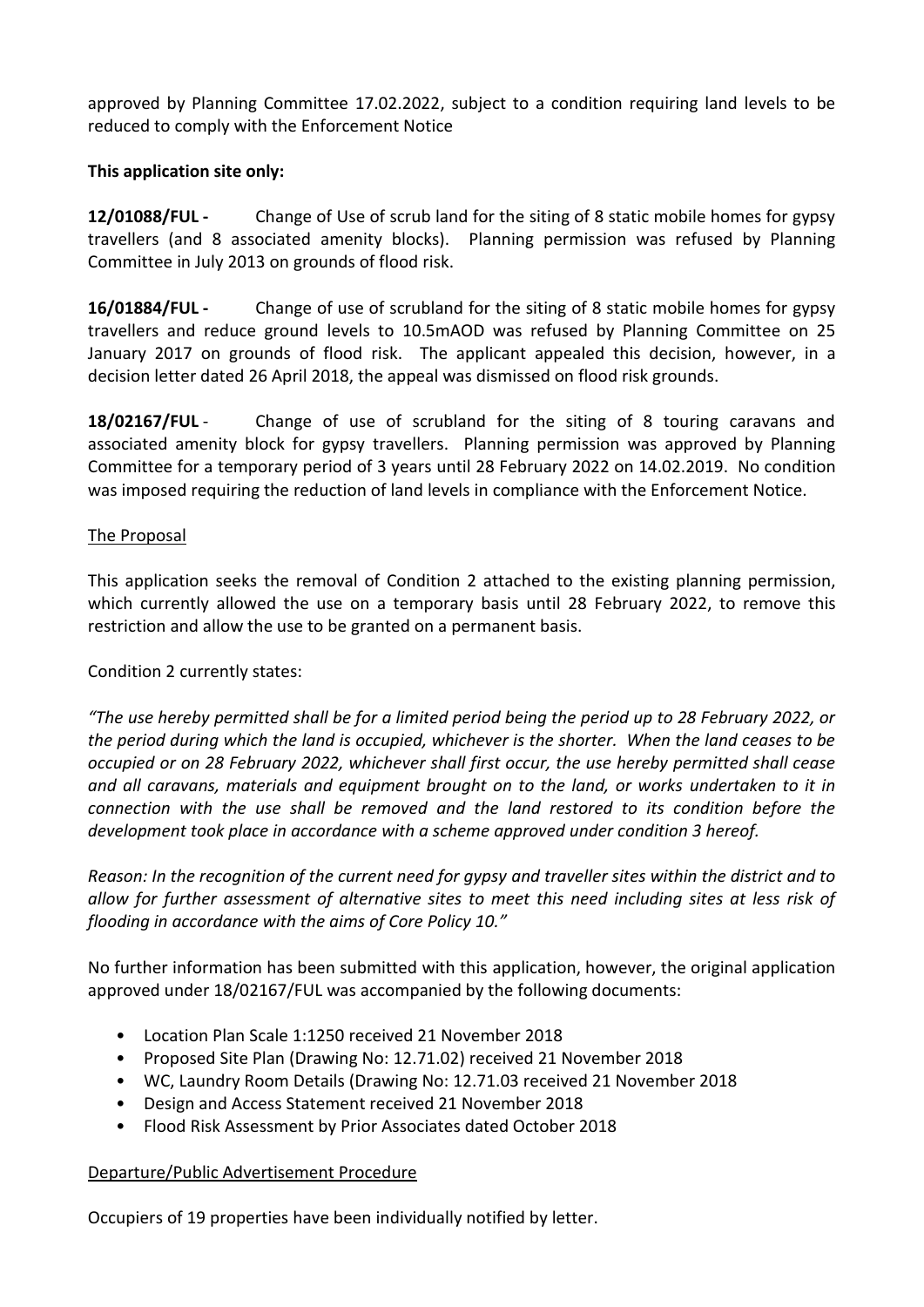# **Planning Policy Framework**

## **The Development Plan**

## **Newark and Sherwood Amended Core Strategy DPD (adopted March 2019)**

Spatial Policy 1 - Settlement Hierarchy Spatial Policy 2 - Spatial Distribution of Growth Spatial Policy 7 - Sustainable Transport Core Policy 4 : Gypsies & Travellers - New Pitch Provision Core Policy 5 : Criteria for Considering Sites for Gypsy & Travellers and Travelling Showpeople Core Policy 9 : Sustainable Design Core Policy 10 : Climate Change Core Policy 13 : Landscape Character Core Policy 14 : Historic Environment

## **Allocations & Development Management DPD (adopted July 2013)**

DM5 – Design DM8 – Development in the Open Countryside DM9 – Protecting and Enhancing the Historic Environment DM12 – Presumption in Favour of Sustainable Development

#### **Other Material Planning Considerations**

- National Planning Policy Framework 2021
- Planning Practice Guidance
- Planning Policy for Traveller Sites August 2015:

When determining planning applications for traveller sites, this policy states that planning permission must be determined in accordance with the Development Plan unless material considerations indicate otherwise. The Government's overarching aim is to ensure fair and equal treatment for travellers, in a way that facilities their traditional and nomadic way of life while respecting the interests of the settled community.

Applications should be assessed and determined in accordance with the presumption in favour of sustainable development and the application of specific policies within the NPPF and this document (Planning policy for traveller sites).

This document states that the following issues should be considered, amongst other relevant matters:

- o Existing level of local provision and need for sites;
- o The availability (or lack) of alternative accommodation for the applicants;
- o Other personal circumstances of the applicant;
- o Locally specific criteria used to guide allocation of sites in plans should be used to assess applications that come forward on unallocated sites;
- o Applications should be determined for sites from any travellers and not just those with local connections.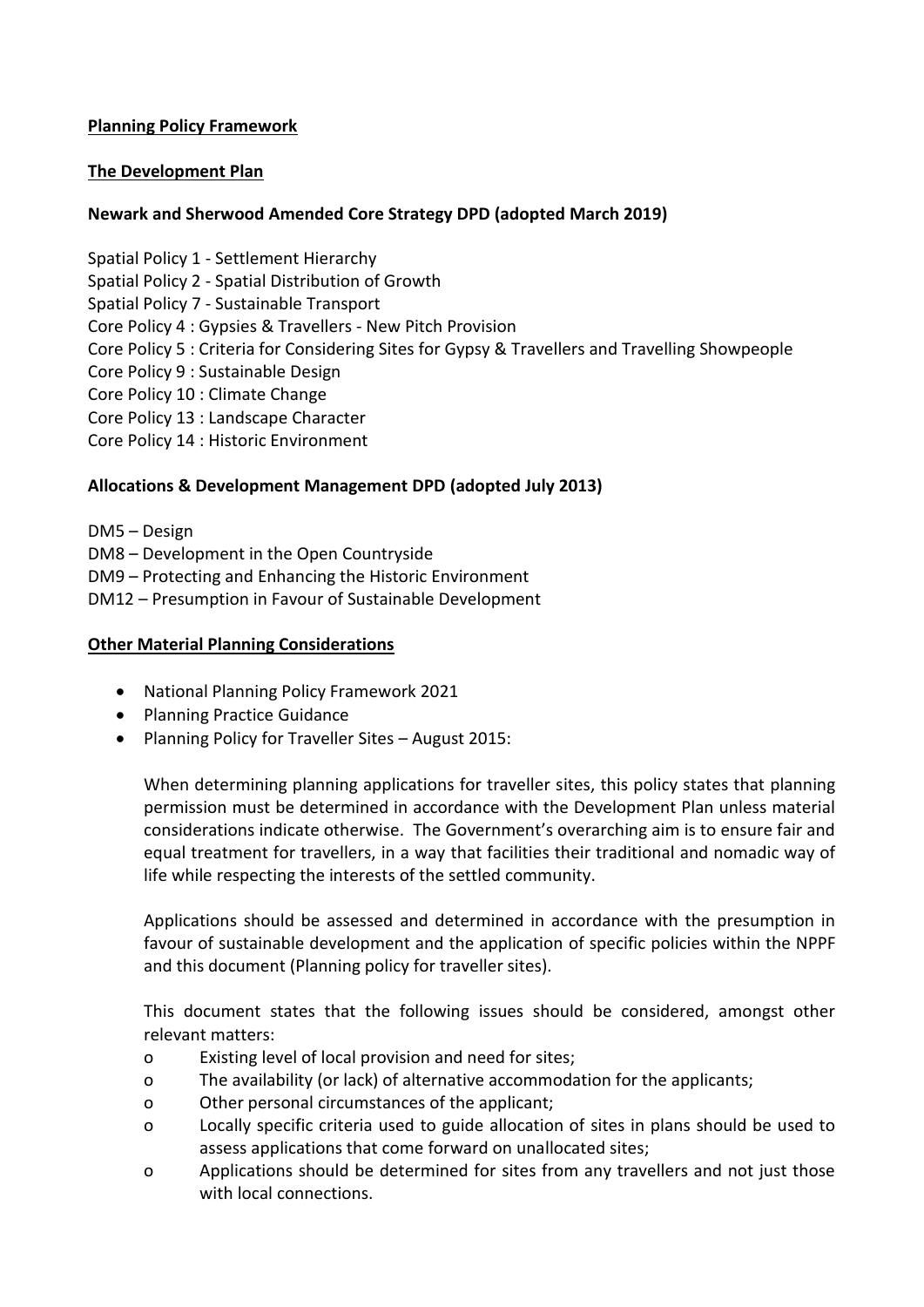The document goes on to state that local planning authorities should strictly limit new traveller site development in open countryside that is away from existing settlements or outside areas allocated in the development plan and sites in rural areas should respect the scale of, and do not dominate the nearest settled community, and avoid placing an undue pressure on local infrastructure.

When considering applications, weight should be attached to the following matters:

- a) Effective use of previously developed (brown field), untidy or derelict land;
- b) Sites being well planned or soft landscaped in a way as to positively enhance the environment and increase its openness;
- c) Promoting opportunities for healthy lifestyles, such as ensuring adequate landscaping and play areas for children and
- d) Not enclosing a site with so much hard landscaping, high walls or fences, that the impression may be given that the site and its occupants are deliberating isolated from the rest of the community.

If a local planning authority cannot demonstrate an up-to-date 5 year supply of deliverable sites, this should be a significant material consideration in any subsequent planning decision when considering applications for the grant of temporary planning permission.

Annex 1 of this policy provides a definition of "gypsies and travellers" which reads:-

"Persons of nomadic habit of life whatever their race or origin, including such persons who on grounds of their own or their family's or dependents' educational or health needs or old age have ceased to travel temporarily, but excluding members of an organized group of travelling showpeople or circus people travelling together as such."

 Emergency Planning Guidance produced by the Nottingham and Nottinghamshire Local Resilience Forum (August 2017)

This document states: "New developments in flood risk areas must not increase the burden on emergency services. The Emergency Services are in heavy demand during flood incidents. The Fire and Safety Regulations state that "people should be able to evacuate by their own means" without support and aid from the emergency services. The emergency services and local authority emergency planners may object to proposals that increase the burden on emergency services."

"New development must have access and egress routes that allow residents to exit their property during flood conditions. This includes vehicular access to allow emergency services to safely reach the development during flood conditions. It should not be assumed that emergency services will have the resource to carry out air and water resources during significant flooding incidents; therefore safe access and egress routes are essential…..

The emergency services are unlikely to regard developments that increase the scale of any rescue as being safe…"

- Newark and Sherwood Gypsy and Traveller Accommodation Assessment, 2020;
- The Equality Act 2010;
- Human Rights Act 1998.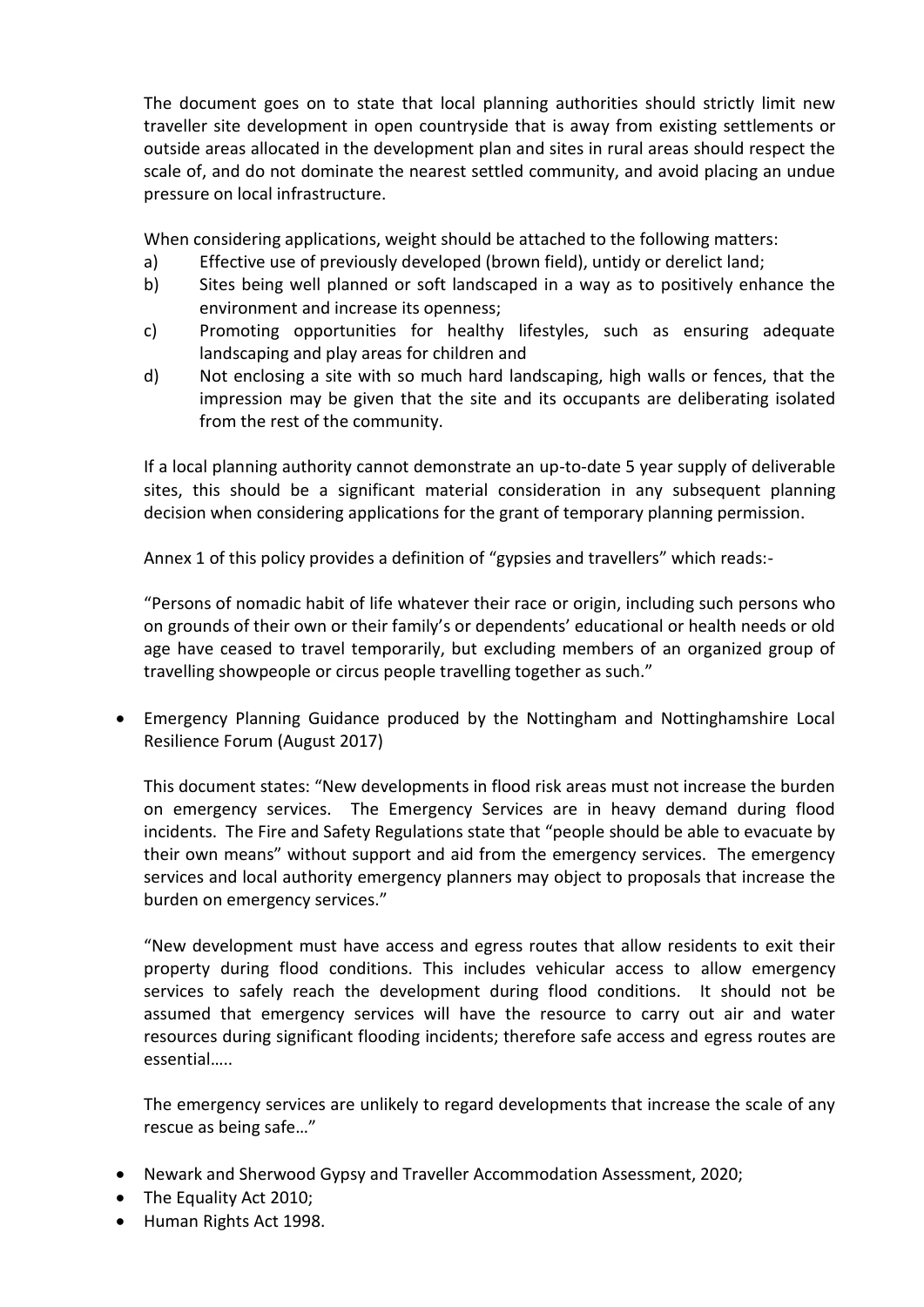## Consultations

**Newark Town Council –** Object on grounds of flood risk which poses a danger to life.

**NCC, Highway Authority –** No objection.

**Environment Agency –** Object, the development falls within a vulnerable category that is inappropriate to the flood zone in which it is located and is considered to pose a significant risk to life. The FRA fails to

- demonstrate that the development and future occupants will be 'safe' over the lifetime of the development;
- consider whether flood risk will be increased in the surrounding area.

The development therefore fails the Exception Test.

## **NSDC, Archaeology Consultant – No objection.**

**One representation has been received from an interested party in general support for the application but seeking a condition to be imposed requiring the applicant to play an active role in reducing anti-social behavior in the area – from dumping rubbish, damaging a neighbour's property and bullying of third parties, which is understood to be in line with the traveller organisations and philosophy.** 

#### Comments of the Business Manager

The main planning considerations in the assessment of this proposal are the significant unmet need for gypsy and traveller sites and absence of a 5 year land supply, flood risk, the planning history of the site, the impact on the appearance of the countryside and the character of the area, highway issues, access to and impact on local services, residential amenity, personal circumstances of the applicants and their status.

Core Policy 4 of the Amended Core Strategy states that the District Council will, with partners, address future Gypsy and Traveller pitch provision for the District which is consistent with the most up to date Gypsy and Traveller Accommodation Assessment (GTAA) through all means necessary, including, amongst other criteria, the granting of planning permission for pitches on new sites in line with Core Policy 5. It goes onto state that future pitch provision will be provided in line with the Council's Spatial Strategy with the focus of the Council's efforts to seek to secure additional provision in and around the Newark Urban Area.

Core Policy 5 lists criteria to be used to help inform decisions on proposals reflecting unexpected demand for traveller sites, by reflecting the overall aims of reducing the need for long distance travelling and possible environmental damage cause by unauthorized encampments and the contribution that live/work mixed use sites make to achieving sustainable development.

#### Background, Planning History and other recent decisions on Tolney Lane

Historically the principle of a residential caravan use on this site was considered in 2002 and it was refused on grounds of flood risk. Two enforcement notices were served which sought to firstly cease the use as a caravan site and remove all caravans from the land and secondly to remove the unauthorised tipping from the land so that no part of the site is above the level of 10.5m AOD. The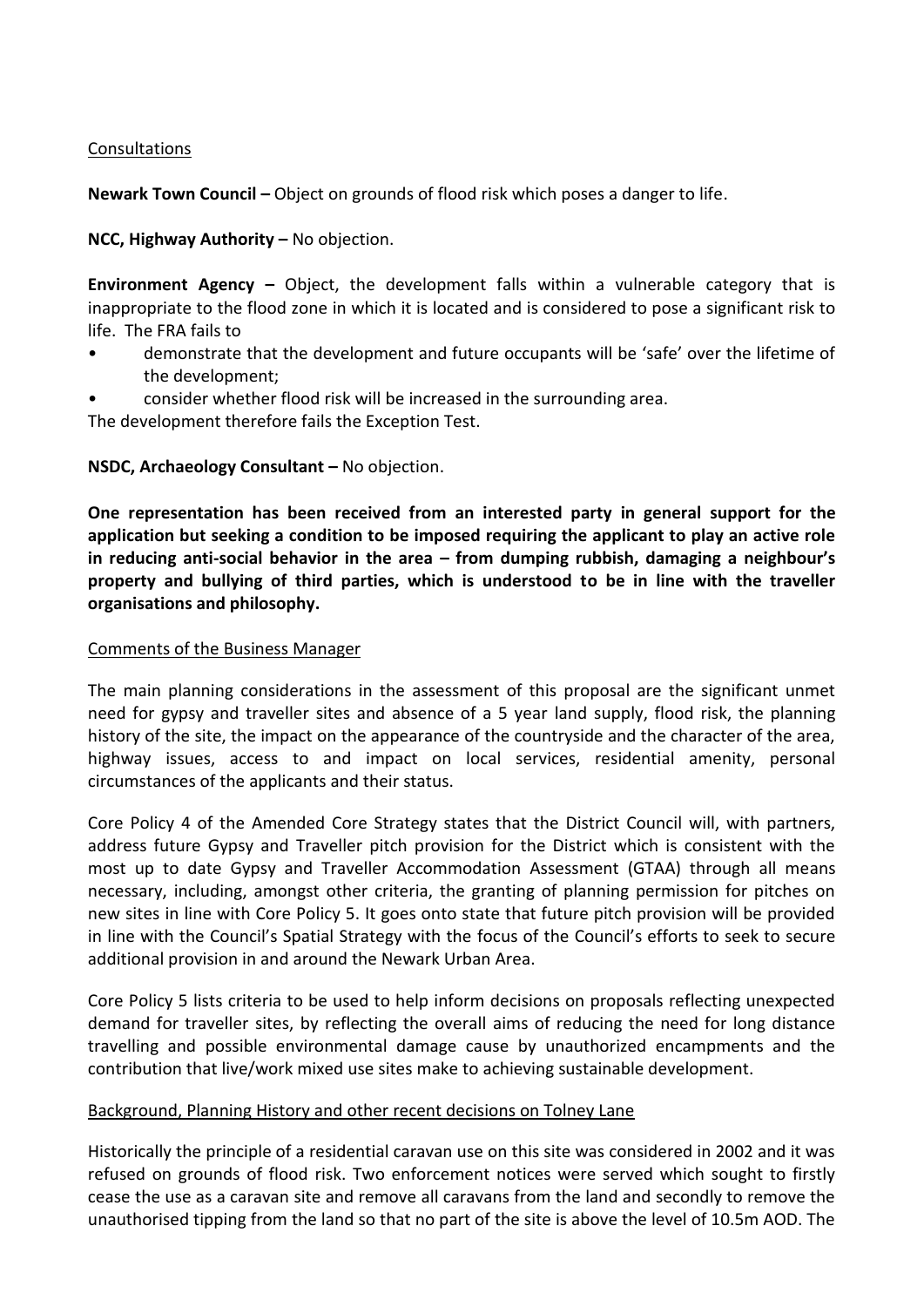applicant appealed to the Planning Inspectorate and the appeals were dismissed. The Inspector concluded:

*"I fully understand that the occupants of the site would make sure they were well aware of any imminent flooding and, because of their experience of travelling, they could vacate the site quickly, if necessary. However, this does not address the concerns about the continuing availability of functional flood plain, and the consequences of development for flood control over a wider area."* Whilst the use ceased in accordance with the Enforcement Notice, the unauthorized tipping remains on the site.

However, on the adjacent land to the east, (also included as part of the Shannon Falls site and on land covered by the 2006 decision) Planning Committee resolved at its last meeting (February 2022) to grant a temporary permission for 3 years for 13 pitches for gypsy and travellers, subject to a condition requiring ground levels to be reduced to comply with the Enforcement Notice on the site. However, in 2019, Planning Committee resolved to grant a temporary permission on this site for 8 pitches (tourer caravans only) with no requirement to reduce ground levels through the removal of unauthorized tipping material (Ref: 18/02167/FUL).

In addition, on the adjacent site to the north-west, an application for a single traveller pitch which included some removal of the unauthorized tipping material, notwithstanding the Environment Agency objection, the Planning Committee determined in June 2018, to grant a permanent permission (Ref: 17/02087/FUL).

Members may be aware that at the last Planning Committee meeting (February 2022) there was an application for the site at Park View Caravan Park, for the same use, which had a temporary permission until 30 Nov 2021 and originally sought permission for a permanent approval – Ref: 21/02492/S73. Facing a recommendation of refusal on flood risk grounds, the applicants agreed to alter the submission and request a further temporary permission, and which was approved for a further 3 years. At the Committee's meeting in September 2021, Members considered an application at Green Park (Ref: 21/00891/S73), which was originally submitted to convert the temporary permission to a permanent consent but on seeing a recommendation for refusal the agent requested that it be considered for a further temporary permission. Members resolved to grant a further temporary permission for 2 years (until 30 Nov 2023) to allow alternative sites to come forward through the Plan Review process.

The case officer has advised the applicant to consider whether they would wish to alter their current submission in the same way. Their response will be reported to the Planning Committee and an up-date provided.

#### The Need for Gypsy and Traveller Pitches

The NPPF and the Government's 'Planning policy for traveller sites' (PPTS) requires that Local Planning Authorities maintain a rolling five year supply of specific deliverable Gypsy & Traveller sites together with broad locations for growth within 6-10 years and where possible 11-15 years. Government policy states that a lack of a five year supply should be a significant material consideration in any subsequent planning decision when considering applications for the grant of temporary permission.

The District Council, as Local Planning Authority, has a duty to provide sites on which Gypsy and Travellers can live. The Gypsy and Traveller Accommodation Assessment demonstrates a need for 118 pitches to meet the needs of those who were established to meet the planning definition between 2013-33 (this figure rises to 169 to take account of undetermined households and those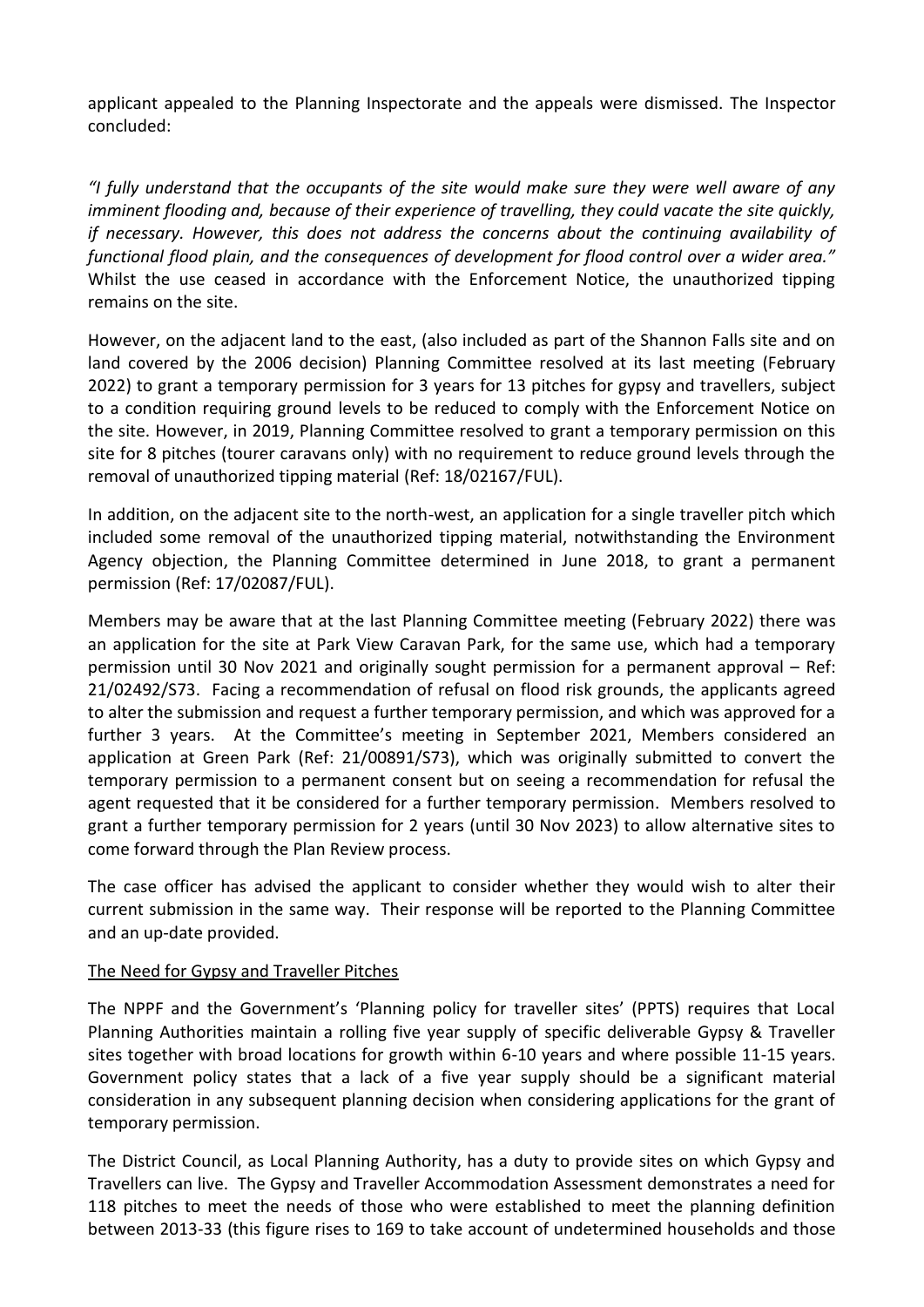who do not meet the definition – but who may require a culturally appropriate form of accommodation). The requirement of 118 pitches forms the basis of the five year land supply test, as required as part of the PPTS. Helpfully the GTAA splits this need across 5 year tranches – with 77 pitches needing to be delivered or available within the first period (2019-24) for a five year supply to be achieved. This reflects a heavy skewing towards that first tranche – due to the need to address unauthorised and temporary development, doubling up (i.e. households lacking their own pitch) and some demographic change within that timespan (i.e. individuals who will be capable of representing a household by the time 2024 is reached).

It is accepted that the Authority has a sizeable overall requirement which needs to be addressed and a considerable shortfall in being able to demonstrate a five year land supply. Both the extent of the pitch requirement and the lack of a five year land supply represent significant material considerations, which weigh heavily in the favour of the granting of consent where proposals would contribute towards supply.

Importantly, the GTAA assumed a net zero contribution from inward migration into the District meaning that its pitch requirements are driven by locally identifiable need. This site did form part of the baseline for the Assessment. The accommodation needs of the applicants were captured by the GTAA survey and therefore whilst this site catered for the immediate needs of the applicants, who formed a component of the need identified through the Assessment. However, this was only for a temporary 3 year period, and as such, these pitches are not able to be classed as contributing to the need identified by the GTAA, which could only be contributed to by permanent pitches. This is because at the end of the 3 year period, that need would still exist. The temporary consent the site was subject to expired on the 28 February 2022, and so the occupants have an accommodation need which requires addressing.

There are currently no other alternative sites available with planning permission, and no allocated sites identified and consequently the Council does not have a five year supply of sites. Paragraph 27 of the PPTS states that if a local planning authority cannot demonstrate an up-to-date 5 year supply of deliverable sites, this is a significant material when considering applications for the grant of temporary planning permission. The granting of permanent consent for this site would allow for the needs suggested by the GTAA to be met. As outlined above, this should weigh heavily in the favour of granting permanent consent, with robust and justifiable reasons needed to depart from that course of action. Officers consider, given the potential risk to people and property, flood risk has the potential to form such a reason.

# Flood Risk

The final criterion of Core Policy 5 states that 'Proposals for new pitch development on Tolney Lane will be assessed by reference to the Sequential and Exception Tests as defined in the Planning Practice Guidance. These will normally be provided temporary planning permission.' The NPPF states that local planning authorities should minimise risk by directing development away from high risk areas to those with the lowest probability of flooding. Core Policy 10 and Policy DM5 also reflect the advice on the location of development on land at risk of flooding and aims to steer new development away from areas at highest risk of flooding. Paragraph 13 (g) of the PPTS sets out a clear objective not to locate gypsy and traveller sites in areas at high risk of flooding, including functional floodplains, given the particular vulnerability of caravans.

Table 2 of the Planning Practice Guidance states that caravans, mobile homes and park homes intended for permanent residential use are classified as "highly vulnerable" uses. Table 3 of the Practice Guidance states that within Flood Zones 3a and 3b, highly vulnerable classification development should not be permitted.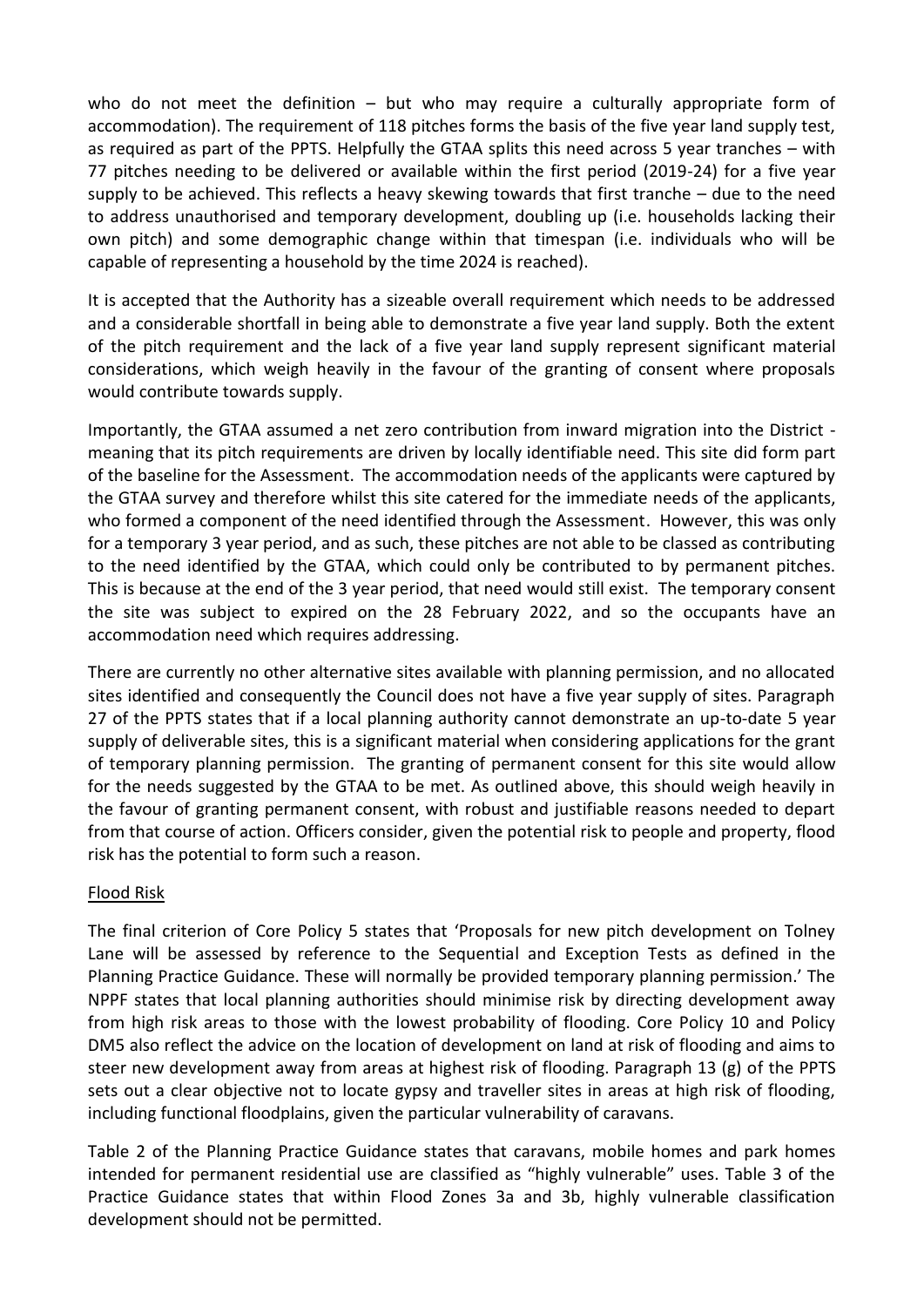The supporting text to Core Policy 5 clearly sets out that Tolney Lane is currently subject to significant flood risk and so to justify additional pitch provision, proposals will need to demonstrate material considerations which outweigh flood risk.

Approximately two-thirds of the application site (at its south-eastern end) is within Flood Zone 3a, with the single point of access/egress along Tolney Lane being within the functional floodplain (Zone 3b).

The NPPF states the aim of the Sequential Test is to steer new development to areas with the lowest risk of flooding from any source. Development should not be permitted if there are reasonably available sites appropriate for the proposed development in areas with a lower risk of flooding. There are also two parts of the Exception Test that need to be passed:

a) The development would provide wider sustainability benefits to the community that outweigh flood risk; and

b) The development will be safe for its lifetime taking account of the vulnerability of its users, without increasing flood risk elsewhere, and, where possible, will reduce flood risk overall.

Even though the proposal has been demonstrated as contributing towards the meeting of locally identified need, the criterion based approach provided by Core Policy 5 is sufficiently flexible so as to provide the reasonable prospect of finding land at lesser flood risk. However, it is accepted that as the Council is unable to point to any reasonably available sites at lesser risk of flooding that the Sequential Test is passed in this case.

In terms of the Exception Test, the accessibility of the site to services within Newark would meet the test of wider sustainability benefits and is therefore accepted.

The Environment Agency has assessed the proposal against the second part of the Exception Test, and raise objection on the basis that firstly, that the proposed development falls into a flood risk vulnerability category that is inappropriate to the Flood Zone in which the application site is located. Secondly, they also consider that the submitted Flood Risk Assessment fails to demonstrate that proposal passes the second part of the Exception Test, on the basis that there will still be a loss of floodplain storage because it is intended not to remove any unauthorised fill and the construction of the new amenity blocks will result in a loss of floodplain storage which would increase flood risk to the wider area and no mitigation for this has been provided. In addition, flood depths on the only access/egress route for the site reach 1.4 metres in places, and the supporting FRA has accepted that there is no safe means of access and egress during a flood event. It is the opinion of the EA that the flood depths on the site itself and the adjacent access road will pose significant risk to life of the occupants of the site.

The access/egress route is within Flood Zone 3 and can be classed as a "Danger to All" which puts even the emergency services at risk. Therefore this indicates (and has been acknowledged within the FRA) that in a flood event, access and egress routes will be cut off. The FRA therefore states that an evacuation plan is required which will remove occupants of the site before an overtopping event. An evacuation plan is outlined in Appendix D of the Flood Risk Assessment. This sets out what action should be taken on a Flood Alert, on a Flood Warning and on a Severe Flood Warning. The Evacuation Plan states that residents would register on the EA "Floodline" warning system which provides a 2 hour warning of a flood event, to enable residents to evacuate the site. The Council's Emergency Planner on the previous application on this site, raised objection based on the additional burden that would be placed on emergency service responders in a flood event.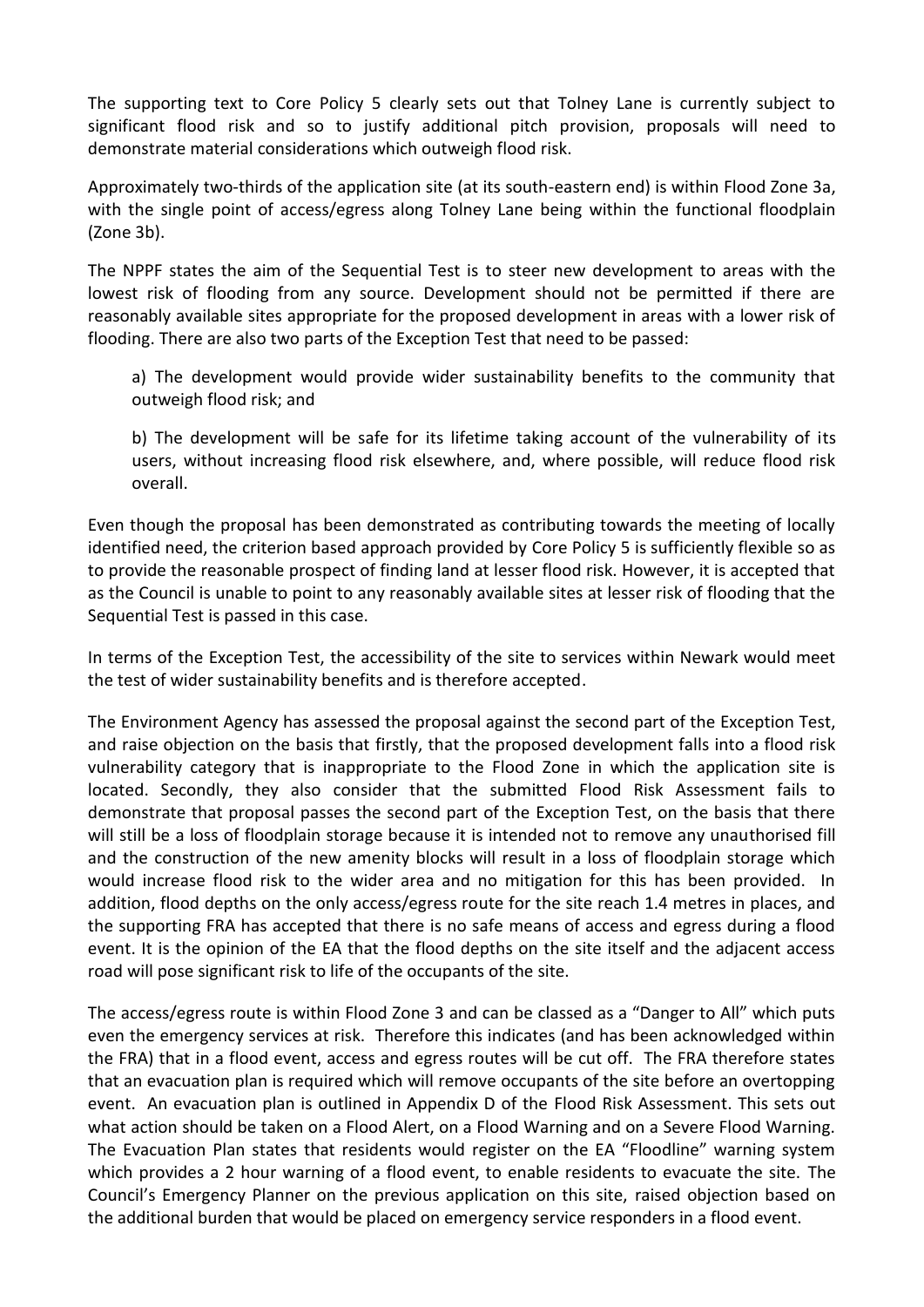As already set out, it is considered that the Sequential Test is passed on the basis of the lack of reasonably available alternative sites for this use at lower risk of flooding. The proposal fails the Exception Test because it includes retention of the fill on the site and the addition of the utility blocks, however no floodplain compensation is proposed, thereby increasing flood risk to others.

The proposal is contrary to both national and local planning policies and represents highly vulnerable development that should not be permitted on this site which is at high risk of flooding. Therefore, notwithstanding the passing of the Sequential Test, the use is considered highly vulnerable in flood risk terms and national policy is very clear that it should not be permitted in either Flood Zones 3a or 3b and also fails to demonstrate compliance with the second part of the Exception Test. This weighs very heavily against the proposal in the planning balance.

#### Other matters

The remaining material planning considerations – impact on the countryside and character of the area, highway safety, access to and impact on local services, residential amenity, personal circumstances and Gypsy and Traveller status remain unchanged from the previously considered application and as such do not require further consideration in this instance. For information, the full officer report from the previous 2018 application can be viewed by clicking on the link attached to the Background Papers listed at the end of this report.

#### Conclusion and Planning Balance

It is acknowledged that the proposal would allow for the accommodation needs of the occupants to be met, and would contribute supply towards local pitch requirements and the creation of a five year land supply – with the latter two considerations certainly needing to be afforded significant weight. However the land is located within a site at high risk of fluvial flood risk (with the only point of access and egress, Tolney Lane, within the functional flood plain (Zone 3b)), and national policy is very clear that permission should not be granted for this highly vulnerable use in areas at that level of flood risk. The continued policy and technical objection from the Environment Agency, in this regard, is also clear and unambiguous. The potential danger to individuals and property from this context is a considerable material consideration – and one which, in the view of officers, outweighs the otherwise substantial benefits associated with the scheme.

The Council is working to formulate a sound site allocation strategy, but until such time that this can be afforded meaningful weight there is the reasonable prospect that applicants can seek to bring forward suitable land in alternative locations – through Core Policy 5. The criteria within CP5 were modified as part of the examination of the Amended Core Strategy in order to allow this to take place, and provide the reasonable prospect of applicants being able to identify suitable land – including in areas at least flood risk.

In allowing the appeal decision at Green Park on Tolney Lane (for touring caravans that would evacuate the site at the Environment Agency's flood warning as is set out within this proposal), the Inspector considered that that whilst Gypsy and Traveller development would usually be inappropriate in a high risk Flood Zone, balanced against all the other considerations that weighed positively including significant unmet need, a temporary permission was appropriate in that instance. Indeed, the reasoning behind the Inspector's granting of a temporary consent continue to remain valid at this time. This decision was reflected in the previous granting of a temporary permission for 3 years on the previous approval granted on this site, with flood evacuation plans put in place to mitigate flood risk to the occupiers of the site on a short term basis. There has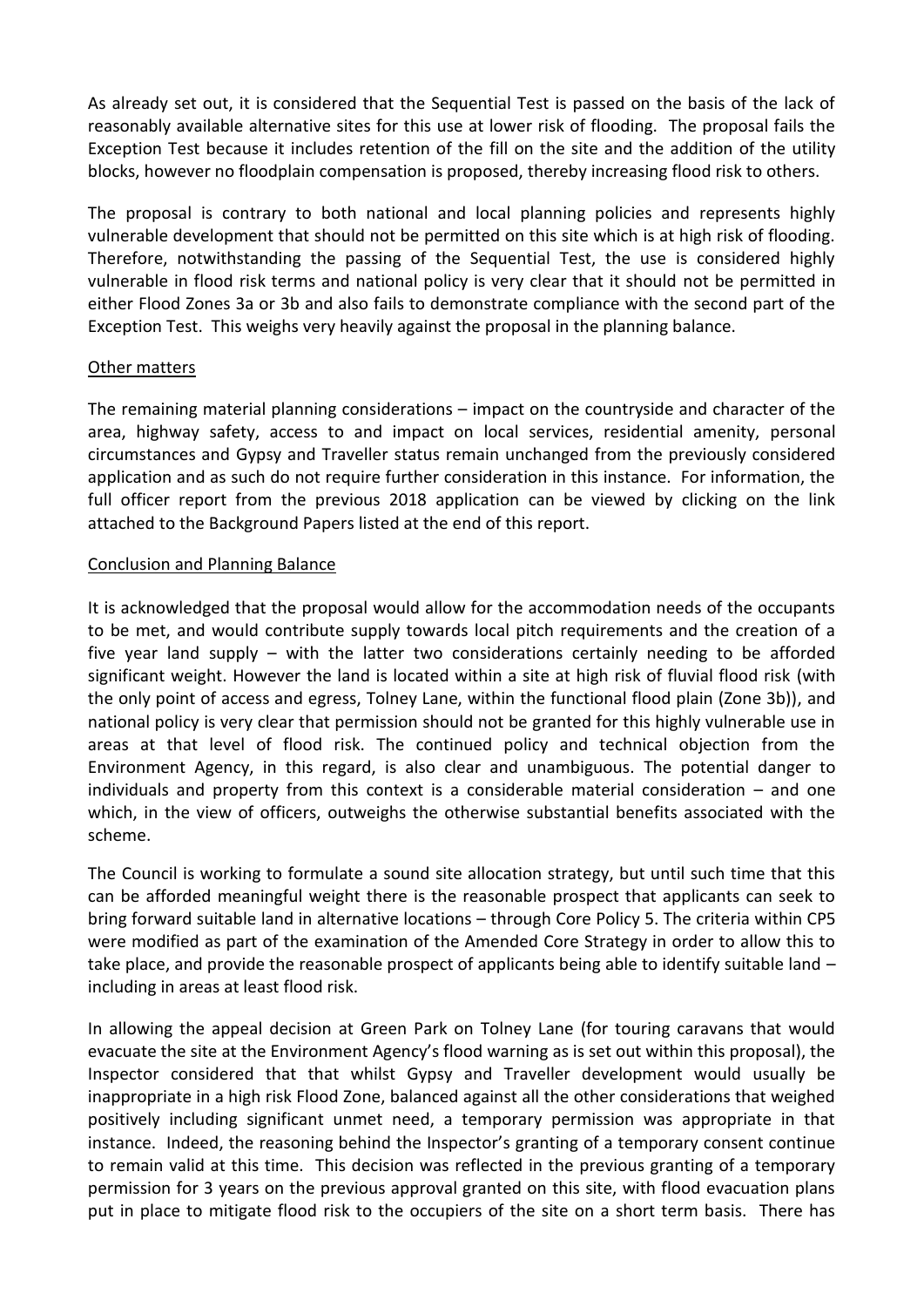been little material change to planning considerations since that decision was reached.

Whilst it is acknowledged that this site has already benefited from one temporary permission, as it stands officers are unable to provide support for the granting of permanent consent.

## **RECOMMENDATION**

# **That planning permission is refused for the following reason:**

01

The application use falls within a 'highly vulnerable' flood risk vulnerability category that is inappropriate to the Flood Zone in which the application site is located (Flood Zone 3a) with a single point of access within the functional floodplain – Flood Zone 3b). Tables 1 and 3 of the Planning Practice Guidance make it clear that this type of development is not compatible to this Flood Zone and therefore should 'not be permitted.'

The purpose of granting temporary consent was to cater for the applicants' immediate accommodation needs whilst allowing for the possibility of identifying other sites at lesser risk of flooding. The Authority is pro-actively pursuing the identification of suitable sites to meet future gypsy and traveller needs within, or adjoining, the Newark Urban Area through the Development Plan process. Although there would be some social factors which would weigh in favour of the proposal, it is not considered that these, in combination with the supply position, are sufficient to outweigh the severe flood risk and warrant the granting of permanent consent. To allow permanent occupation of a site at such high risk of flooding would put occupiers of the site and members of the emergency services at unnecessary risk.

The proposal would therefore be contrary to Core Policy 5 and 10 of the Newark and Sherwood Amended Core Strategy (2019) and Policy DM5 of the Allocations and Development Management DPD (2013) as well as the National Planning Policy Framework (2021), Planning Practice Guidance and Planning Policy for Traveller Sites (2015), which are material planning considerations.

# Notes to Applicant

01

You are advised that as of 1st December 2011, the Newark and Sherwood Community Infrastructure Levy (CIL) Charging Schedule came into effect. Whilst the above application has been refused by the Local Planning Authority you are advised that CIL applies to all planning permissions granted on or after this date. Thus any successful appeal against this decision may therefore be subject to CIL (depending on the location and type of development proposed). Full details are available on the Council's website www.newark-sherwooddc.gov.uk/cil/

# 02

The application is clearly contrary to the Development Plan and other material planning considerations, as detailed in the above reason(s) for refusal. Working positively and proactively with the applicants would not have afforded the opportunity to overcome these problems, giving a false sense of hope and potentially incurring the applicants further unnecessary time and/or expense.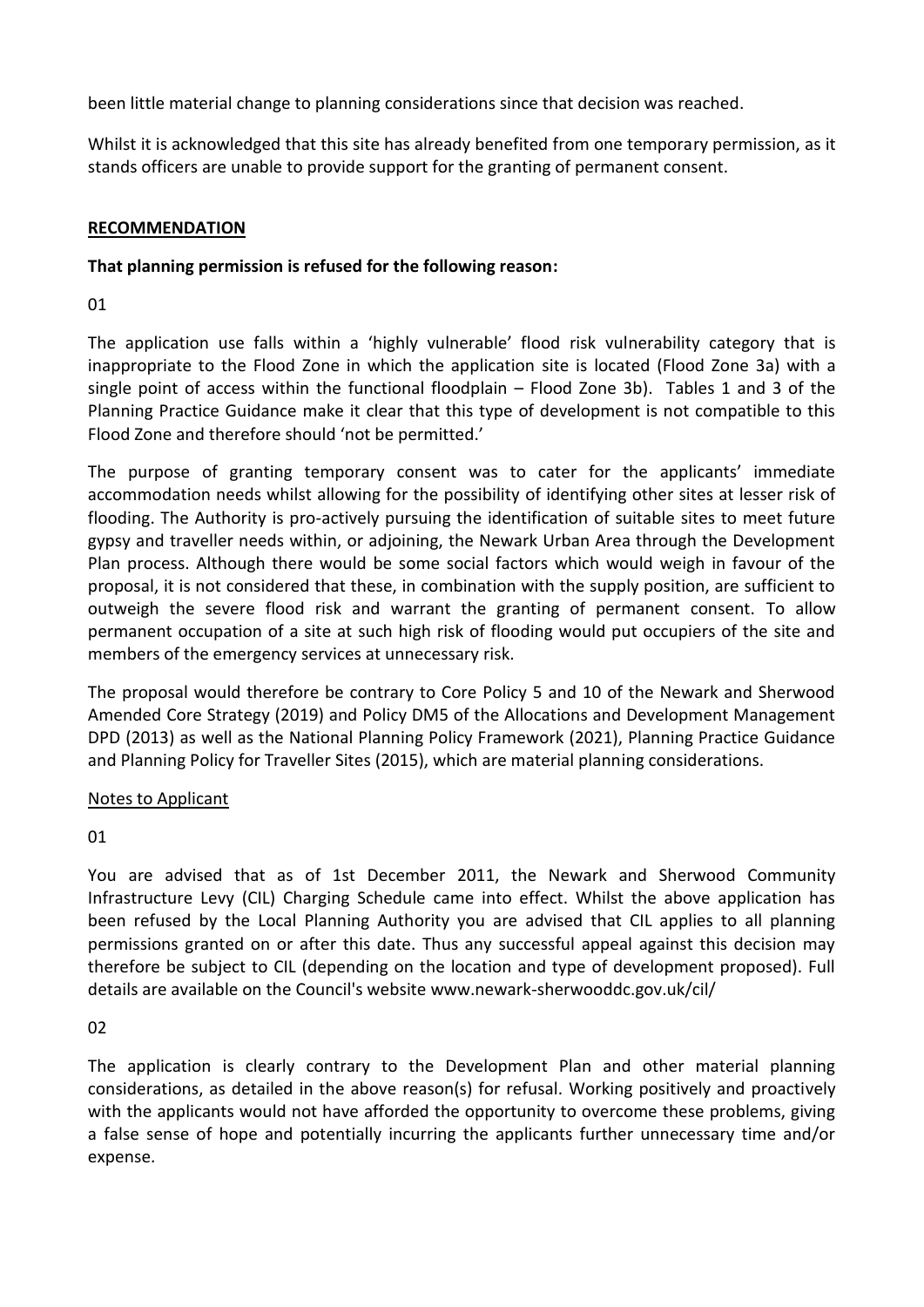### BACKGROUND PAPERS

Application case file.

Link to Committee Report for application 18/02167/FUL –

[https://publicaccess.newark-sherwooddc.gov.uk/online](https://publicaccess.newark-sherwooddc.gov.uk/online-applications/applicationDetails.do?activeTab=documents&keyVal=PIJKGBLB04M00)[applications/applicationDetails.do?activeTab=documents&keyVal=PIJKGBLB04M00](https://publicaccess.newark-sherwooddc.gov.uk/online-applications/applicationDetails.do?activeTab=documents&keyVal=PIJKGBLB04M00)

For further information, please contact **Julia Lockwood** on ext **5902**.

All submission documents relating to this planning application can be found on the following websit[e www.newark-sherwooddc.gov.uk.](http://www.newark-sherwooddc.gov.uk/)

**Lisa Hughes Business Manager – Planning Development**